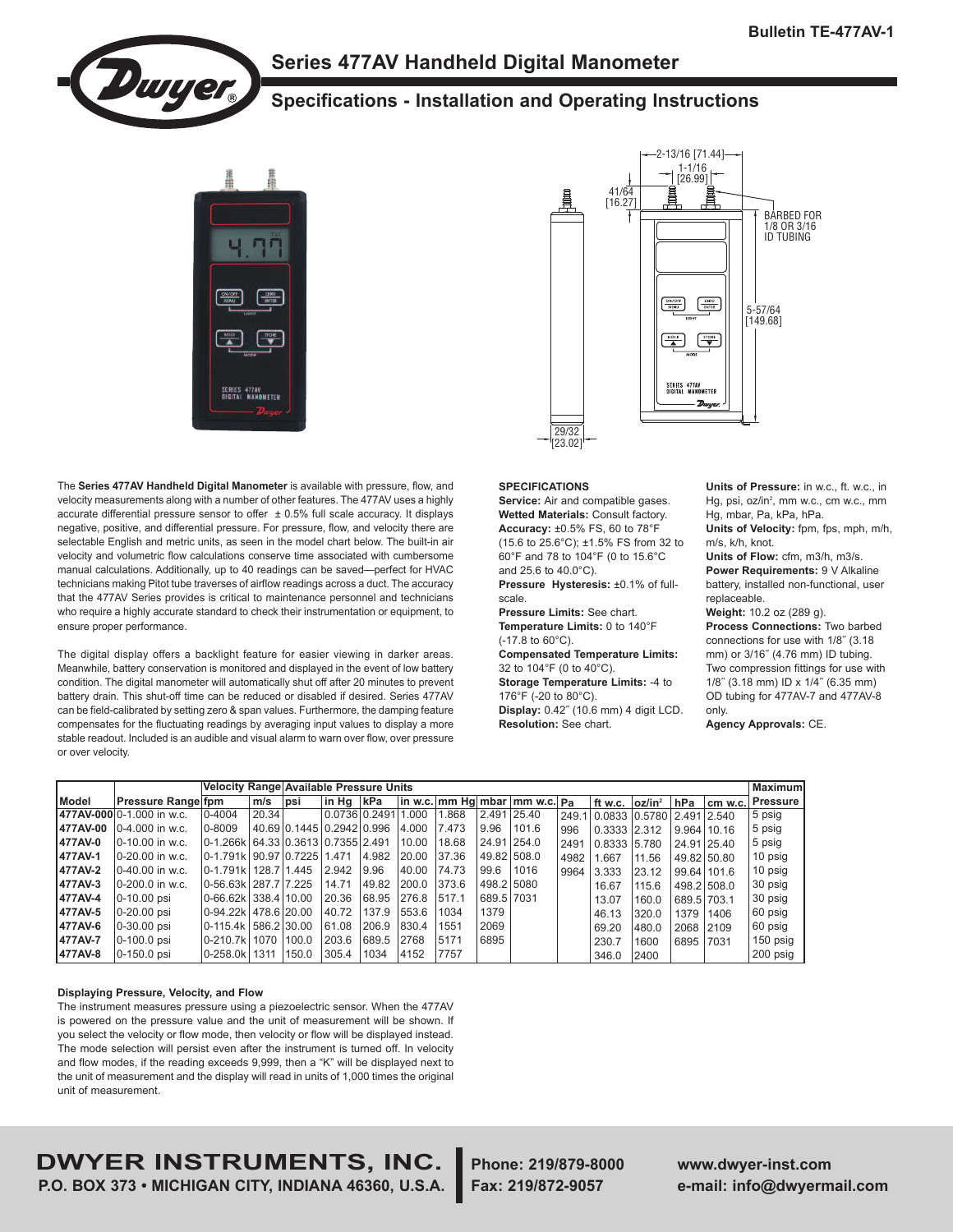# **Battery Installation**

The unit is shipped with a 9 volt alkaline battery which must be installed before operation. When battery replacement becomes necessary, use only a 9 volt alkaline type such as Duracell ® MN1604, Eveready® 522 or equivalent. Zinc-carbon types, often labeled heavy-duty are not recommended because of the increased potential for leakage. Alkaline batteries also offer a better value since they last up to three times longer in this device. To install the batteries:

- 1. Remove the two screws holding the bottom end-cap (marked BATTERY) in place.
- 2. Connect the battery to the enclosed battery clip observing correct polarity. Be careful not to trap wires between the battery, case, or foam pads which retain the battery. This could make it difficult to install the battery or remove it later for replacement.
- 3. Be sure the rubber gasket is properly seated in the gasket channel of the endcap. Notice that the end-cap will only fit one way because the holes are slightly off center.
- 4. Place the "z" shaped wrist strap clip in one of the screw recesses and tighten the screws. Do not over-tighten.
- 5. Attach wrist strap to the clip.



# **Pressure Connectors**

The 477AV has two barbed connector ports for use with 1/8˝ (3.18 mm) or 3/16˝ (4.76 mm) I.D. tubing.

- For a single positive pressure, remove the end caps from the connectors and connect the tubing to the port marked "+" and vent the opposite port to atmosphere.
- For a single negative pressure (vacuum), connect the tubing to port marked "-" and vent the opposite port to atmosphere.
- To measure differential pressure, connect higher pressure to port marked "+" and lower pressure to port marked "-". Manometer will indicate the difference between the two ports. Velocity and volumetric flow can be found similarly if that is the current mode.

# **Buttons and Menus**

The 477AV's menu is controlled with four buttons labeled **MENU**, **UP**, **DOWN**, and **ENTER.** The buttons are shown in Figure 2.



**Figure. 2 477AV Manometer**



#### **On/Off Power**

Pressing and holding the **ON/OFF** button will turn the unit on or off.



# **Zeroing Readings**

The 477AV is calibrated at the factory, but users are recommended to zero the instrument before each use. To set a new zero point, press and hold the **ZERO** button with both ports vented to atmospheric pressure. This setting can be cleared only by a factory default.



# **Display Backlight**

The 477AV has a display backlight to be used in the dark or in poor lighting conditions. It can be turned on or off by pressing and holding the **MENU** and **ENTER** buttons at the same time. The backlight setting is not saved after the 477AV is turned off.



#### **Display Hold**

To hold or freeze a value, press and hold down the **HOLD** button. When the Hold function is enabled, the pressure/velocity/flow reading will not change, and the unit of measure will toggle with the word "HOLD". If the Store function is used when Hold is enabled, the reading on the display (not the actual reading) will be stored. This function cannot be used when a menu is being displayed.



#### **Storing Readings**

Pressing and holding the **STORE** button will store a reading in the memory. The display will flash "MEM" and the reading's memory location (e.g. "MEM" and "5"). The 477AV has the ability to store up to 40 readings in the memory. Readings that are saved will remain in memory even if the unit is powered off. If the Hold function is enabled, then the stored value will be the value on the display (not the actual reading).



#### **Measurement Mode**

The 477AV can be set to display pressure, velocity, or volumetric flow. The mode can be changed by pressing and holding the **HOLD** and **STORE** buttons simultaneously. Once a mode is selected, the menu will continue to prompt for unit of measurement, K-factor, duct shape and duct size when applicable. Duct size and shape are input in inches or centimeters, depending on whether the primary unit of measure is metric or English. Settings for all modes are retained in the memory even if the mode is changed or the 477AV is turned off.

The mode **cannot** be changed if there are readings saved in memory, or if the Hold feature is on. (This prevents a user from accidentally saving readings with different units of measure.) If a user tries to access the mode submenu when readings are saved, the display will flash "ERR Log". If a user tries to access the mode submenu when the Hold feature is active, the display will flash "ERR Hold".

- 1. Press and hold the **UP** and **DOWN** arrows simultaneously.
- 2. Using the **UP** and **DOWN** arrows, find the mode (velocity, pressure, or flow) you want.
- 3. Press **ENTER** to confirm the desired mode.
- 4. The display will prompt for units of measurement. Scroll through the options with the **UP** and **DOWN** arrows until the unit of choice is found.
- 5. Press **ENTER**.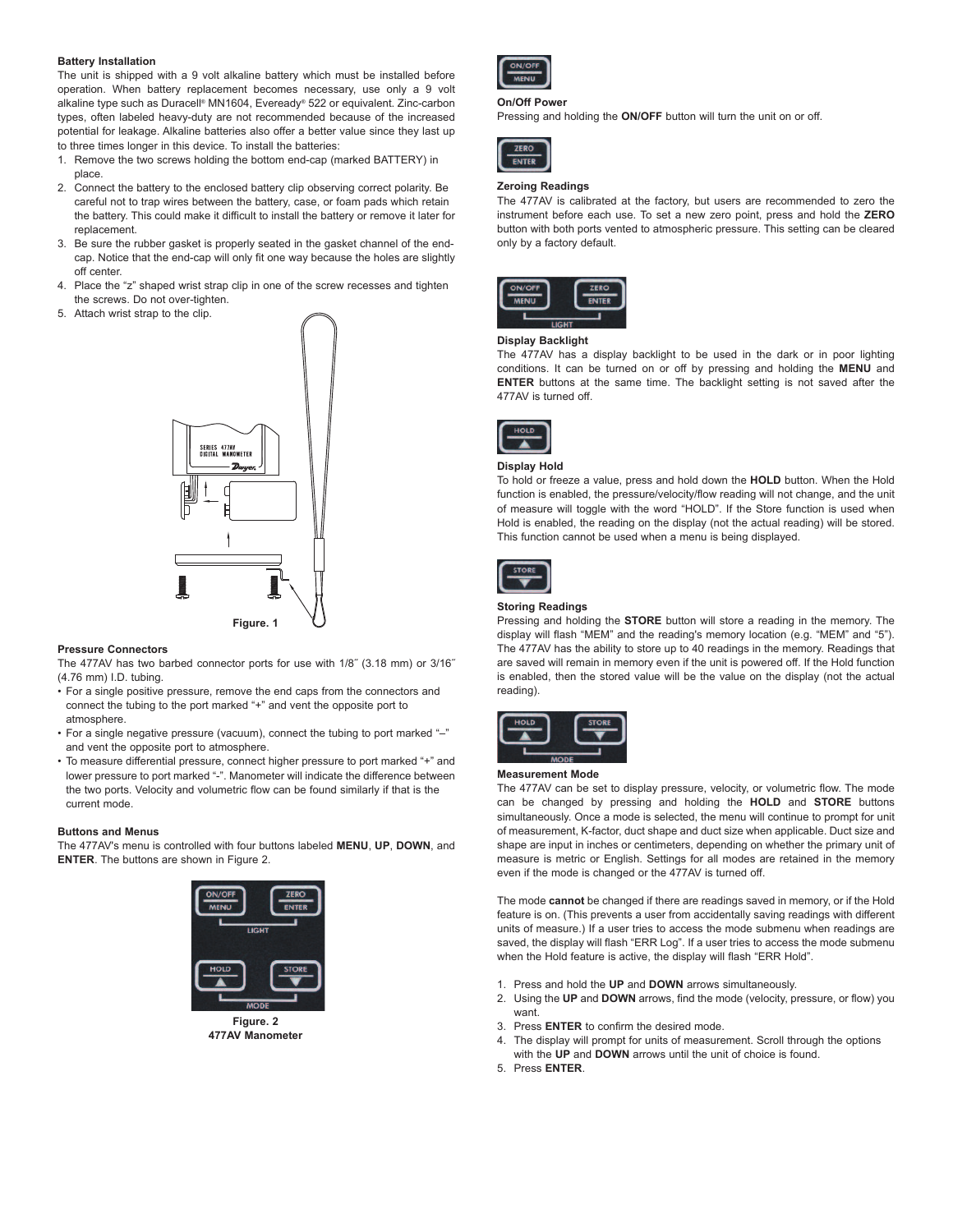

# **Advanced Menu**

In addition to the features accessible directly from the buttons, there is an advanced menu that allows access to stored values in memory, mode of operation, digital dampening, measurement statistics, calibration, power saving, audible alarm, and factory defaulting the device. The complete diagram of the advanced menu can be found on the last page of this instruction manual or the back of the unit.

- 1. Press and release the **MENU** button to access the advanced menu.
- 2. Use the **UP** and **DOWN** arrow buttons to cycle through the menu options.
- 3. Press **ENTER** once the desired option is selected.
- 4. Use the **UP** and **DOWN** arrow buttons to make changes to that option.
- 5. Press **ENTER** to save the changes.
- 6. Press **MENU** button to return to the menu or home screen.

# **Memory (MEM)**

Saved readings can be viewed by pressing **MENU** and then **ENTER**. There will be two options: "LOG" and "AVG".

"LOG" shows saved readings in the order they were stored. "AVG" displays the average value of the saved readings and is updated based on the content of the log files. Empty memory locations are not shown. If no readings have been stored, the display will read "----". When the memory is full, the display will flash "ERR FULL" and discard the reading. A reading cannot be stored when a menu is being displayed.

# **Erasing Stored Readings**

Stored readings can be erased using the menu.

1. Press **MENU** and MEM will be displayed.

#### 2. Press **ENTER**.

- 3. Press **ENTER** as "LOG" is displayed on top of the screen.
- 4. Scroll using the **UP** and **DOWN** arrows to the value you wish to erase (or any if you want to erase all).
- 5. Press **ENTER**.
- 6. This will take you to the "Erase" submenu. The "Erase" submenu has three options; "no" will do nothing, "OnE" will erase the most recently viewed reading, and "ALL" will erase all stored readings.

It should be noted that the measurement mode cannot be changed unless the memory values are erased. (This prevents a user from accidently saving readings with different units of measure.)

# **Changing Measurement Mode**

Besides changing the measurement mode using the front buttons, it can also be changed in the menu. The 477AV can be set to display pressure, velocity, or volumetric flow. Once a mode is selected, the menu will continue to prompt for unit of measurement, K-factor, duct shape and duct size when applicable. Duct size and shape are input in inches or centimeters, depending on whether the primary unit of measure is metric or standard. Settings for all modes are retained in the memory even if the mode is changed or the 477AV is turned off.

The mode **cannot** be changed if there are readings saved in memory, or if the Hold feature is on. (This prevents a user from accidentally saving readings with different units of measure.) If a user tries to access the mode submenu when readings are saved, the display will flash "ERR Log". If a user tries to access the mode submenu when the Hold feature is active, the display will flash "ERR Hold".

- 1. Press **MENU** and MEM will be displayed.
- 2. Press **DOWN** arrow and MODE will be displayed.
- 3. Press **ENTER**.
- 4. Using the **UP** and **DOWN** arrows, find the mode (velocity, pressure, or flow) you want.
- 5. Press **ENTER** to confirm the desired mode.
- 6. The display will prompt for units of measurement. Scroll through the options with the **UP** and **DOWN** arrows until the unit of choice is found.
- 7. Press **ENTER**.

# **Damping Function**

The "DAMP" submenu compensates for the fluctuating readings by averaging input values to display a more stable readout. The damping value can be set to any number between 1 to 9. The default value is set to 4. Here are the steps to change the damp value.

- 1. Press **MENU**.
- 2. Scroll using the **UP** and **DOWN** arrows to select "DAMP" and press **ENTER**.
- 3. Using the **UP** and **DOWN** arrows, choose a number in the range of 1 to 9 and press **ENTER**.

# **Statistics**

Minimum and maximum readings can be viewed in the "STAT" submenu. While they are being viewed, the unit of measure will toggle with the word "MIN" or "MAX". The minimum and maximum values can be reset by pressing and holding the **ENTER** button when viewing the values. They are also reset when the 477AV is turned off, and when the mode of operation is changed. Here are the steps to get to minimum and maximum values.

- 1. Press **MENU**.
- 2. Scroll down to **STAT** and press **ENTER**.
- 3. Scroll to view the minimum and maximum values.

# **Calibration**

If the measurements are not reading within specifications compared to a calibrated reference, the zero and span values can be adjusted in the calibration menu. When zero calibration is preformed, both ports should be vented to atmospheric pressure. When span calibration is performed, positive pressure equivalent to the max end of the factory pressure range should be applied to the positive pressure port with the negative port vented to atmospheric pressure. This setting can be cleared by a factory default.

- 1. Press **MENU** and MEM will be displayed.
- 2. Press **DOWN** arrow until CAL is displayed.
- 3. Press **ENTER**.
- 4. Vent the pressure ports to atmospheric pressure.
- 5. Press and hold **ENTER**.
- 6. Press **DOWN** arrow.
- 7. Apply pressure to the positive pressure port.
- 8. Press and hold **ENTER**.

# **Auto Power Off**

The 477AV will turn off if no key is pressed for a set amount of time. The default time is 20 minutes, but may be changed using the menu to any value from  $1 - 20$ minutes, or disabled. Here are the steps.

- 1. Press **MENU**.
- 2. Scroll with the **UP** and **DOWN** arrows to "OFF" option and press **ENTER**.
- 3. Using the **UP** and **DOWN** arrows, select a minute value for the auto-shut off.
- 4. Press **ENTER** to lock in that value.
- 5. Press **MENU** twice to return to the main screen.

#### **Sound**

The 477AV can be set to beep during button presses. This feature can be turned on or off using the "BEEP" menu option. Here are the steps.

- 1. Press **MENU**.
- 2. Scroll down to the "BEEP" menu option and press **ENTER**.
- 3. Using the **UP** and **DOWN** arrows, select "ON" or "OFF" and press **ENTER**.

# **Factory Default**

The 477AV can be reset to factory conditions using the menu's "RSET" option. This will reset all settings, including a zero or span. Here are the steps.

- 1. Press **MENU**.
- 2. Scroll using the **UP** and **DOWN** arrows to "RSET" and press **ENTER**.
- 3. Scroll down to "YES" and press **ENTER**.

# **Over Pressure/Under Pressure Alarm**

If over pressure or under pressure is applied to the unit, "OvFL" or "UnFL" will display respectively and an audible alarm will sound. The threshold is ±10% of the 477AV's range. Do not exceed the maximum rated pressure of this manometer; doing so could cause a permanent damage to the sensor, rupture the housing, and/or cause injury.

# **Battery Monitor**

The 477AV monitors its battery voltage whenever it's powered on. If the voltage is low, the "LOW BAT" icon will appear on the display. A weak battery can cause inaccurate measurements. It is recommended to replace the battery as soon as possible to ensure top functionality. Do not leave an exhausted battery in the unit due to potential leakage.

# **Maintenance**

The Series 477AV Handheld Digital Manometer is not field serviceable and should be returned if repair is needed (field repair should not be attempted and may void warranty). Be sure to include a brief description of the problem plus any relevant application notes. Contact customer service to receive a return goods authorization number before shipping.